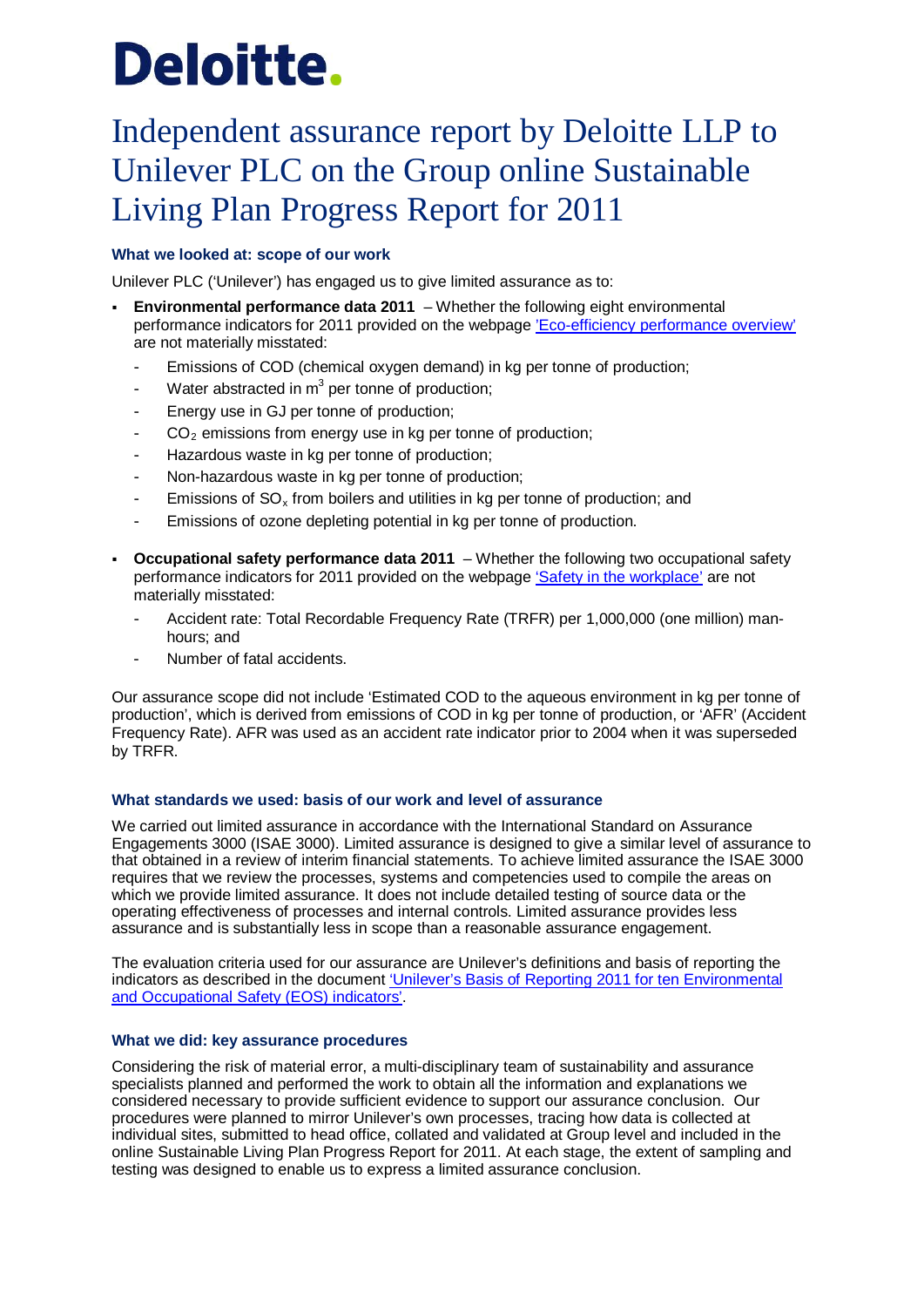The key procedures we carried out were:

- Visiting a non-statistical sample of ten manufacturing sites across the world to review the systems to capture, collate and process source data for the ten environmental and occupational safety (EOS) indicators;
- Interviewing managers responsible for the online Sustainable Living Plan Progress Report compilation and EOS reporting systems;
- Analysing and reviewing on a non-statistical sample basis the key structures, systems, processes, procedures and controls relating to the collation, aggregation, validation and reporting processes of the EOS performance indicators; and
- Reviewing the Group collation, aggregation and validation procedures.

#### **What we found: our qualified conclusion**

Based on the scope of our work and the assurance procedures we performed, we have concluded that for:

- the eight environmental performance indicators for 2011, indicated on the webpage 'Eco-efficiency [performance overview';](http://www.unilever.com/sustainable-living/ourapproach/eco-efficiencyinmanufacturing/performance/) and
- one of the occupational safety performance indicators for 2011 number of fatal accidents -, indicated on the webpage ['Safety in the workplace',](http://www.unilever.com/sustainable-living/ourpeople/well-being/safety/)

nothing has come to our attention that causes us to believe that the selected 2011 data is materially misstated.

In the course of our assurance work for the remaining occupational safety performance indicator Total Recordable Frequency Rate (TRFR) per 1,000,000 (one million) man-hours, indicated on the webpage ['Safety in the workplace',](http://www.unilever.com/sustainable-living/ourpeople/well-being/safety/) testing of man-hours data for one individual site showed that source information had not been adequately retained for the full reporting year. Although the site's man-hours figure was not material to the Group data as a whole, the limited sample meant that it was not possible to extrapolate meaningfully from the ten sites we visited. Accordingly, despite the fact that we found that the Group level data aggregation and analysis processes appeared to operate effectively, we are not able to conclude as to whether this indicator for 2011 is materially misstated.

#### **Responsibilities of Directors and independent assurance provider**

#### *Unilever's responsibilities*

- The Directors are responsible for the preparation of the Group online Sustainable Living Plan Progress Report and for the information and statements contained within it. They are responsible for determining Unilever's objectives in respect of sustainability performance and for establishing and maintaining appropriate performance management and internal control systems from which the reported information is derived.
- The Directors are responsible for the maintenance and integrity of the corporate and sustainability information included on the Unilever website. Legislation in the United Kingdom governing the preparation and dissemination of corporate information differs from legislation in other jurisdictions.

#### *Deloitte's responsibilities*

- Our responsibility is to independently express conclusions on the reliability of management's assertions on the selected subject matters as defined within the scope of work above.
- This report is made solely to Unilever PLC in accordance with our letter of engagement for the purpose of the Directors' governance and stewardship. Our work has been undertaken so that we might state to the Company those matters we are required to state to them in this report and for no other purpose. To the fullest extent permitted by law, we do not accept or assume responsibility to anyone other than Unilever PLC for our work, for this report, or for the conclusions we have formed.
- Our multi-disciplinary team of sustainability and assurance specialists performed the engagement in accordance with Deloitte's independence policies, which cover all of the requirements of the International Federation of Accountants (IFAC) Code of Ethics and in some areas are more restrictive. We confirm to Unilever that we have maintained our independence and objectivity throughout the year, including the fact that there were no events or prohibited services provided which could impair that independence and objectivity in the provision of this engagement.